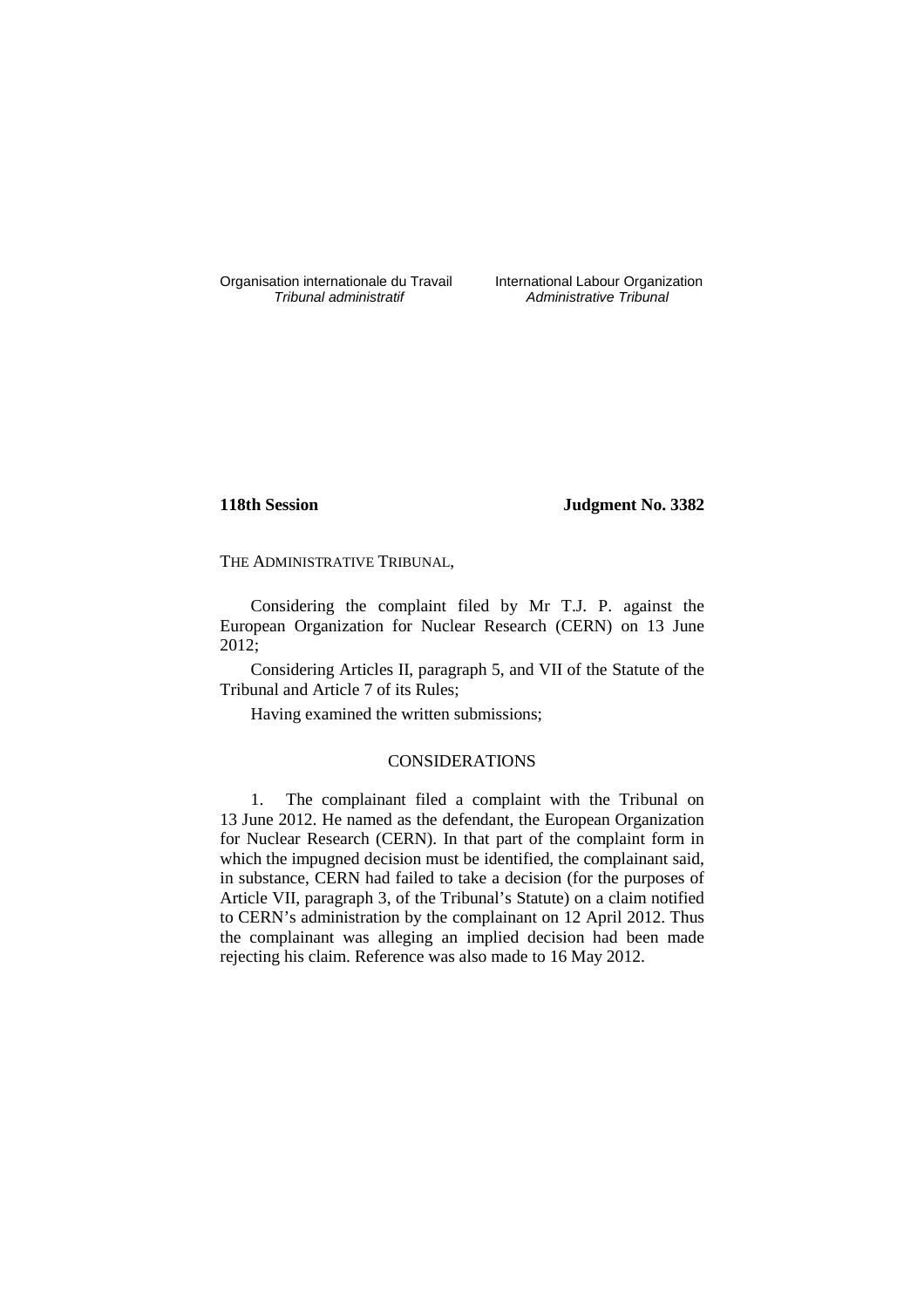#### *Judgment No. 3382*

2. The complainant applied for a position as a firefighter with CERN. He was informed by e-mail dated 14 December 2011 from a recruitment specialist at CERN that the outcome of an earlier interview was positive and CERN was considering offering the complainant a position. The e-mail noted that all offers of employment at CERN were subject to a satisfactory medical examination. The e-mail invited the complainant to download and complete part of a medical questionnaire and arrange for the other part to be completed by a doctor of the complainant's choice. It is clear that CERN decided not to offer the complainant a position because "the conclusion of the medical examination was not satisfactory for the position of Firefighter", and this was communicated to the complainant in an e-mail of 31 January 2012.

3. The reference in the complaint to the date of 12 April 2012 was a reference to an e-mail from the complainant sent that day to the Human Resources Department of CERN. The e-mail set out the complainant's account and assessment of the selection process. The complainant was critical of the process. He requested, in effect, that the decision not to recruit him be set aside, as it was, in his assessment, "based on wrong information and wrong process". The complainant asked for a response by 15 May 2012. On 16 May 2012 the complainant sent an e-mail to the Human Resources Department saying that he had not received a response to his e-mail of 12 April 2012, and that "the next stage for me [would] be filing a claim [with the Tribunal]". The complainant was sent a response on 18 May 2012 telling him that CERN could not accede to his request of 12 April 2012.

4. The complainant never has been an official of CERN. The Tribunal's jurisdiction is limited and defined by the Tribunal's Statute and is confined, by Article II, to complaints of officials, which includes former officials (see, for example, Judgments 2503, consideration 4, and 3049, consideration 4). The Tribunal considered a case with some similar elements to the present complaint in Judgment 1964. In that judgment the Tribunal observed, at consideration 4, that the defendant organisation's agreement to appoint the complainant was subject to the fulfilment of a condition which could not be said to be a mere

2